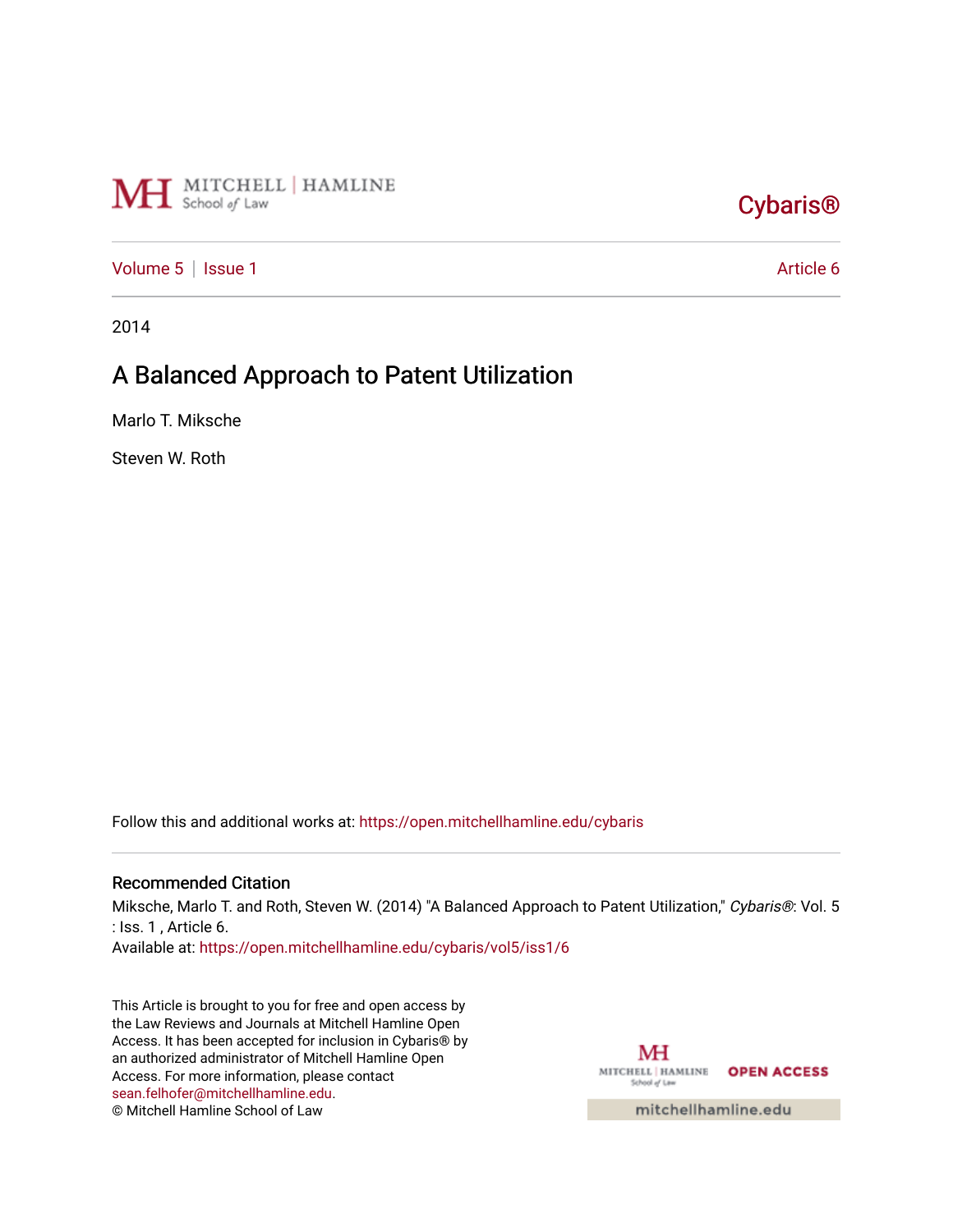# A BALANCED APPROACH TO PATENT UTILIZATION MARLO T. MIKSCHE† AND STEVEN W. ROTH‡

| Examples of How Entities Employ Utilization<br>$B_{\cdot}$ |  |
|------------------------------------------------------------|--|
|                                                            |  |
|                                                            |  |
|                                                            |  |
|                                                            |  |
|                                                            |  |
|                                                            |  |

<sup>†</sup> Marlo T. Miksche is a *Juris Doctor* Candidate at William Mitchell College of Law, expected to graduate in 2014; Bachelor of Science in Chemical Engineering, Massachusetts Institute of Technology, May 1993. The author would like to thank the Cybaris® staff for all of their effort and dedication.

<sup>‡</sup> Steven W. Roth is Counsel, Patent Enforcement Operations & Strategy, at IBM Corporation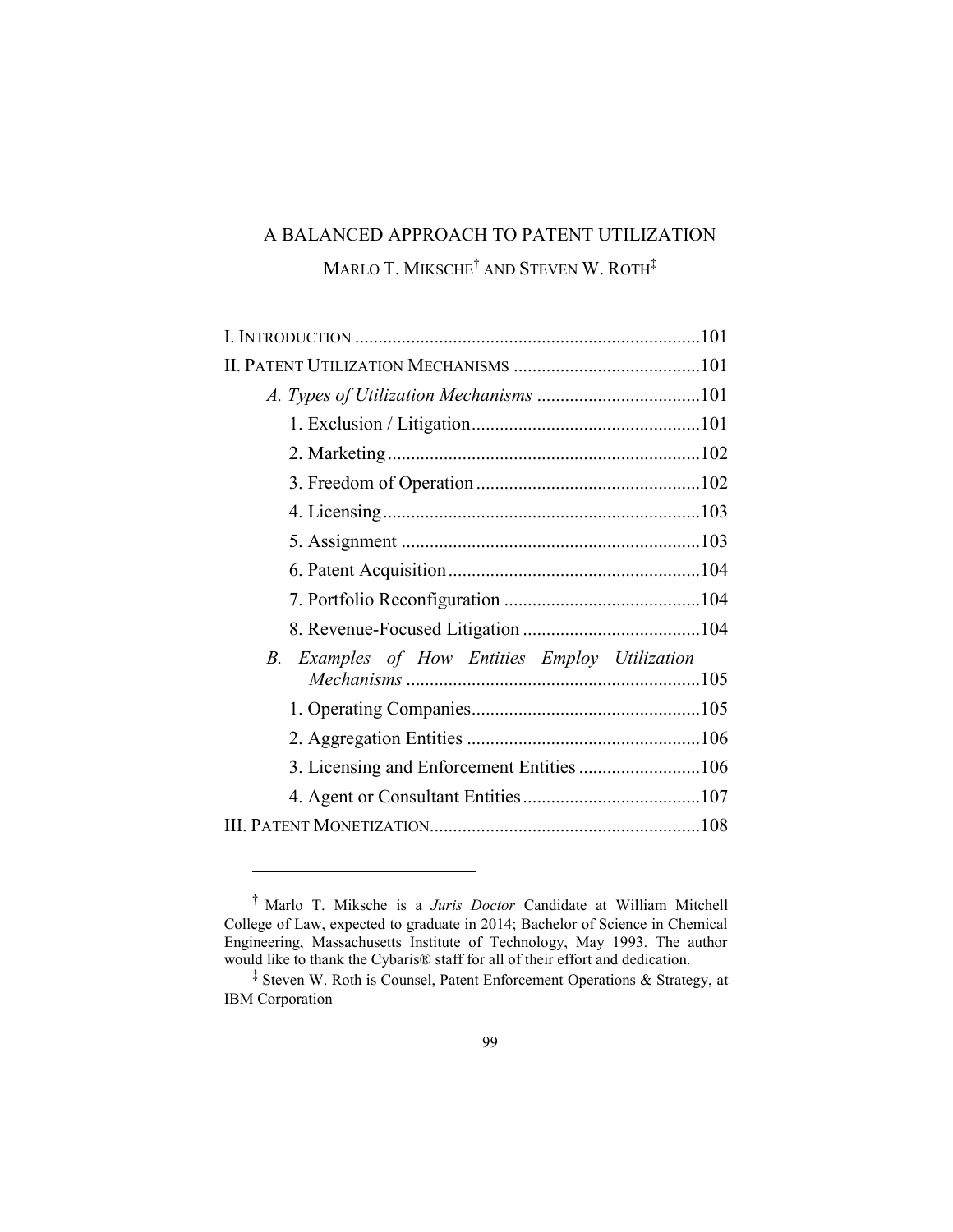| [5:99 2014]<br>CYBARIS®, AN INTELLECTUAL PROPERTY LAW REVIEW | 100 |
|--------------------------------------------------------------|-----|
|--------------------------------------------------------------|-----|

| B. Licensing and Sales – Balancing the Choice 116 |  |
|---------------------------------------------------|--|
|                                                   |  |
|                                                   |  |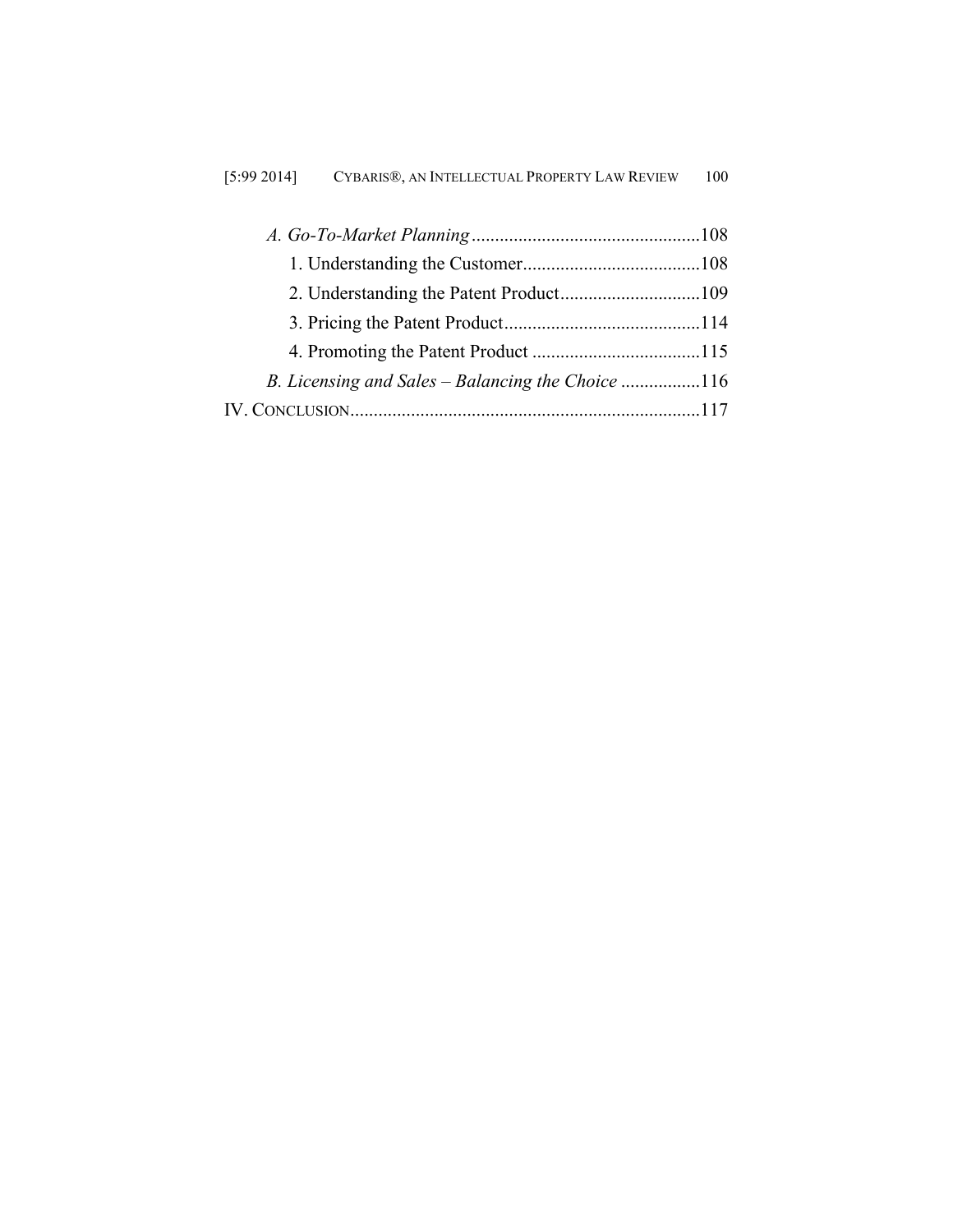#### I. INTRODUCTION

Inventors have historically used their patent rights to amplify advertising of their products and to protect their product marketplace (i.e., by excluding others from practicing their inventions<sup>1</sup>). Times have changed. In addition to these classic approaches to utilization, companies now use their patents in a variety of other ways, including to gain publicity, influence standards organizations, engage in defensive licensing, reconfigure their portfolio, and pursue patent monetization.<sup>2</sup>

This article first explores the most common patent utilization mechanisms. It then discusses how to combine these mechanisms to support various utilization strategies. Finally, this article describes patent monetization and identifies factors at play in making monetization choices.

#### II. PATENT UTILIZATION MECHANISMS

#### *A. Types of Utilization Mechanisms*

At the outset, it is important to establish a definitional baseline surrounding the most common patent utilization mechanisms.

#### 1. Exclusion / Litigation

 $\overline{a}$ 

By granting a patent, the government gives an inventor the right to exclude others from practicing his or her invention in exchange for its disclosure to the public.<sup>3</sup> In the basic sense, the

<sup>&</sup>lt;sup>1</sup> 35 U.S.C. § 154(a)(1) (2012) (describing the patent owner's right to exclude); King Instruments Corp. v. Perego, 65 F.3d 941, 949 (Fed. Cir. 1995) ("[A] patent confers the right to exclude others from exploiting an invention.").

<sup>2</sup> Colleen V. Chien, *From Arms Race to Marketplace: The Complex Patent Ecosystem and Its Implications for the Patent System*, 62 HASTINGS L.J. 297, 322–24 (2010) (discussing how companies such as IBM, Lucent, Harris Corporation, and others are able to generate revenue by licensing their patent portfolios).

<sup>3</sup> Adam Andrzejewski, *Patent Auctions: The New Intellectual Property Marketplace*, 48 U. LOUISVILLE L. REV. 831, 832 (2010).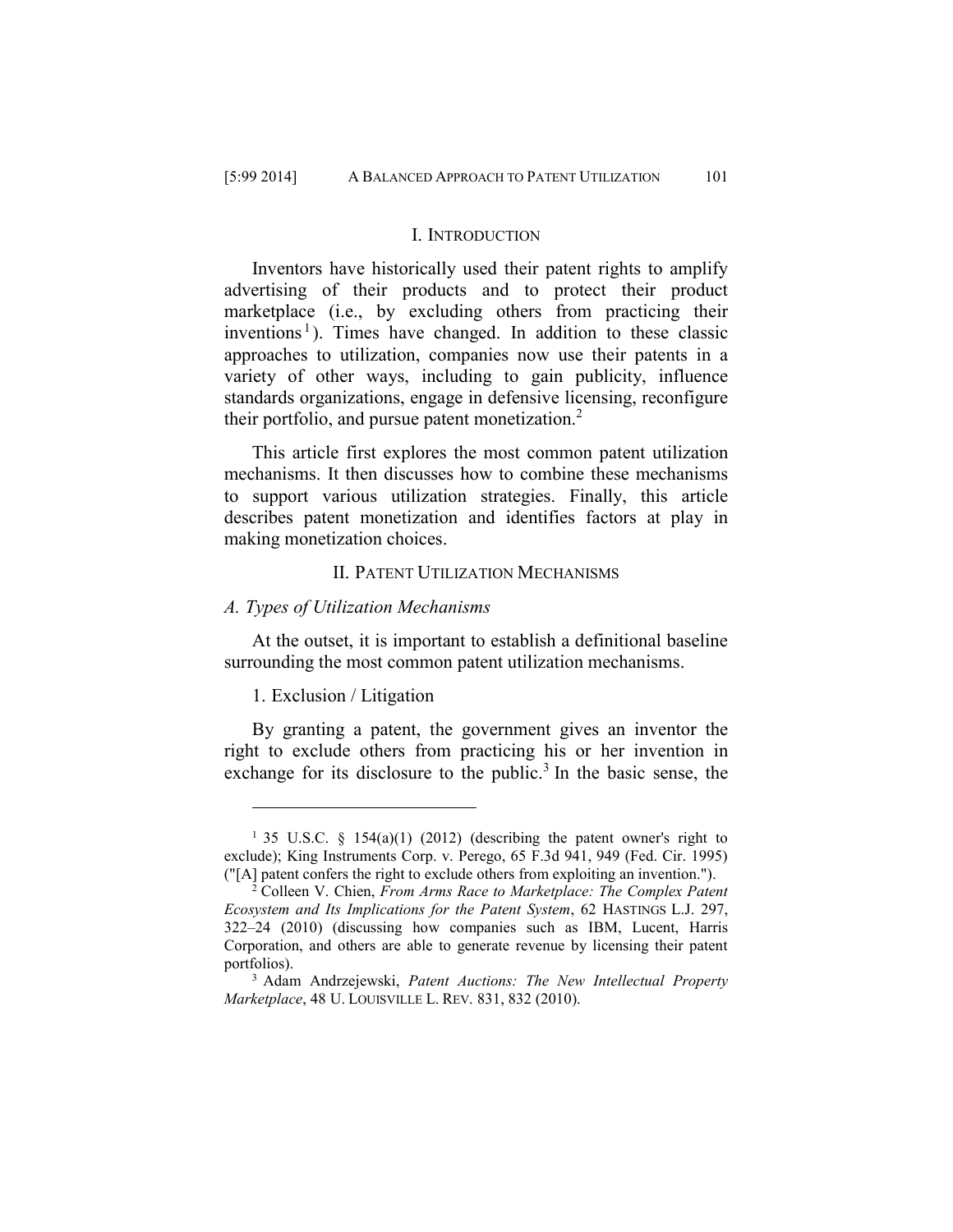inventor is then able to reap the economic rewards of a monopoly by commercializing an embodiment of the invention during the term of the patent. Of course, exclusion is most readily applicable and effective in the case of market dominant products where successful litigation can yield legal monopoly power and/or significant royalty revenue.

## 2. Marketing

Patents are often used as a proxy for product or company value. Some companies, especially small ones, obtain patents for the sole purpose of promoting the inventiveness of their products. While the patents themselves may have very limited legal scope, they are nevertheless valuable as a marketing tool because patents connote leading edge technology irrespective of whether actual product value supports that impression. Companies also use the size of their patent portfolio to promote the company generally.<sup>4</sup> Finally, bankers and investors can use patents to gauge company value.<sup>5</sup>

3. Freedom of Operation

 $\overline{a}$ 

Freedom of operation is another age-old patent utilization mechanism. There are many different variants of freedom of operation (sometimes called freedom of action), but fundamentally this utilization mechanism operates just as its name suggests—by providing companies with freedom to make, use, and sell products without exposure to royalty obligations, litigation risk, and

<sup>4</sup> *See, e.g., IBM Tops U.S. Patent List for 20th Consecutive Year*, IBM (Jan. 10, 2013), http://www-03.ibm.com/press/us/en/pressrelease/40070.wss#release.

<sup>5</sup> *See* Lee Spears, Sarah Frier & Leslie Picker, *Twitter Said Likely to Price IPO Above Increased Offer Range*, BLOOMBERG (Nov. 4, 2013), http:// www.bloomberg.com/news/print/2013-11-04/twitter-said-likely-to-price-ipoabove-increased-offering-range.html (discussing Twitter's patent portfolio relative to its competitors in the industry as a factor in IPO price).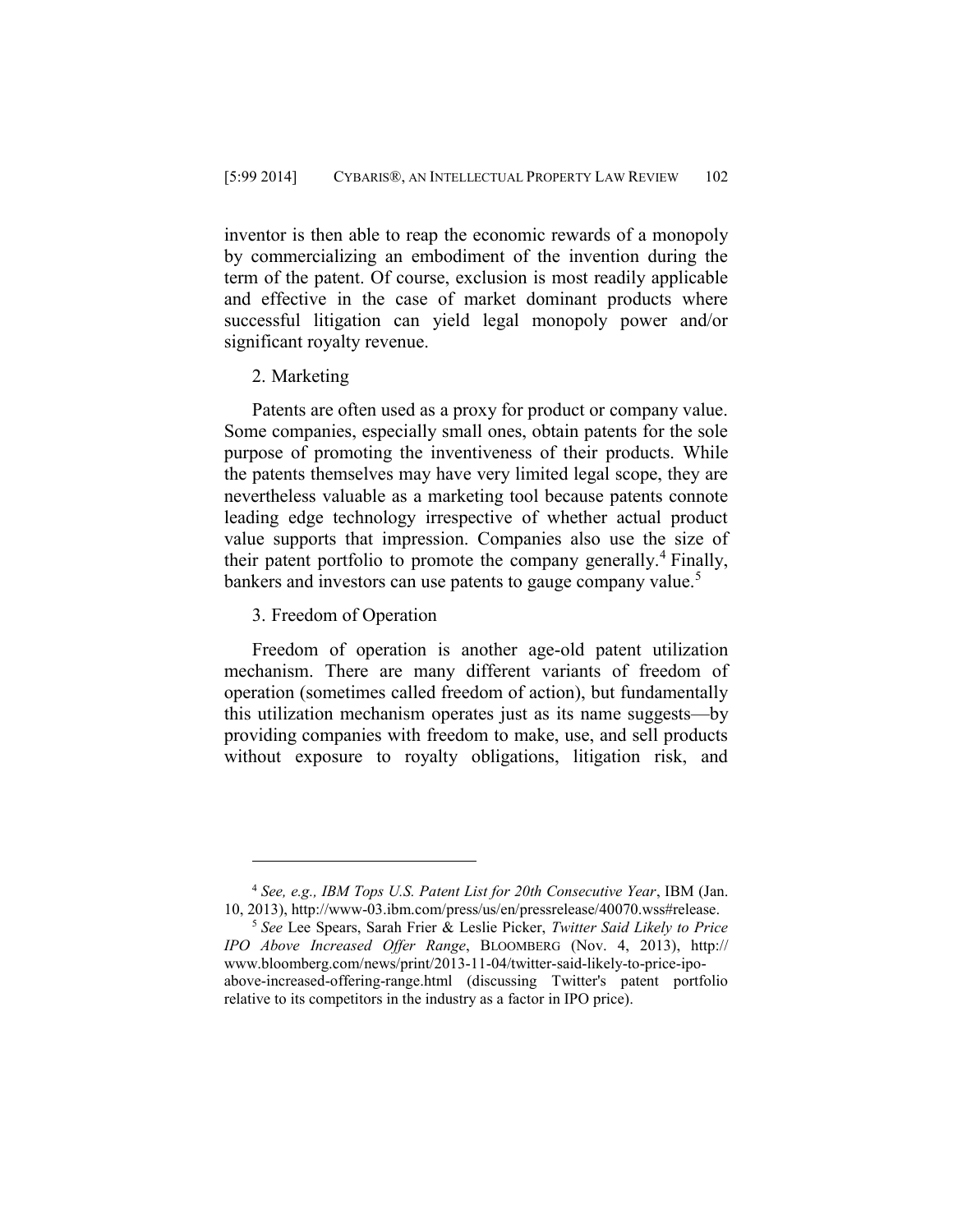## injunctions.<sup>6</sup>

One of the most common examples of freedom of operation at work is the case where two operating companies engage in crosslicensing negotiations to each obtain a license to the other's patent portfolio.<sup>7</sup> The licenses that stem from these arrangements can take a variety of forms, often with money changing hands, but the basic premise is in a way analogous to mutually assured destruction: "I have enough patents to successfully sue you and you have enough patents to successfully sue me, so let's just agree to license one another and compete on the basis of our products alone."

#### 4. Licensing

Previously discussed was the use of the licensing utilization mechanism in the context of freedom of operation, but the use of patents in licensing is not limited to this context. In fact, patent licensing is often utilized solely for purposes of generating revenue, making it one of the pillars of a patent monetization program. This practice is used by operating companies and nonoperating companies alike. Of course, non-operating companies (commonly called non-practicing entities (NPEs)) benefit greatly from this utilization mechanism because they do not typically sell products that could be exposed to another entity's patents.

### 5. Assignment

Assignment is the sale and transfer of ownership of a patent from the patentee to an assignee. $8$  The patentee may assign all or

<sup>6</sup> Esteban Burrone, *New Product Launch: Evaluating Your Freedom to Operate*, WORLD INTELL. PROP. ORG. [WIPO], http://www.wipo.int/sme/en/ documents/freedom\_to\_operate\_fulltext.html (last visited Nov. 18, 2013).

<sup>7</sup> *Id.*

<sup>8</sup> Philip Mendes, *To License a Patent* − *or, to Assign it: Factors Influencing the Choice*, WIPO, http://www.wipo.int/export/sites/www/sme/en/documents/ pdf/license\_assign\_patent.pdf (last visited Nov. 18, 2013).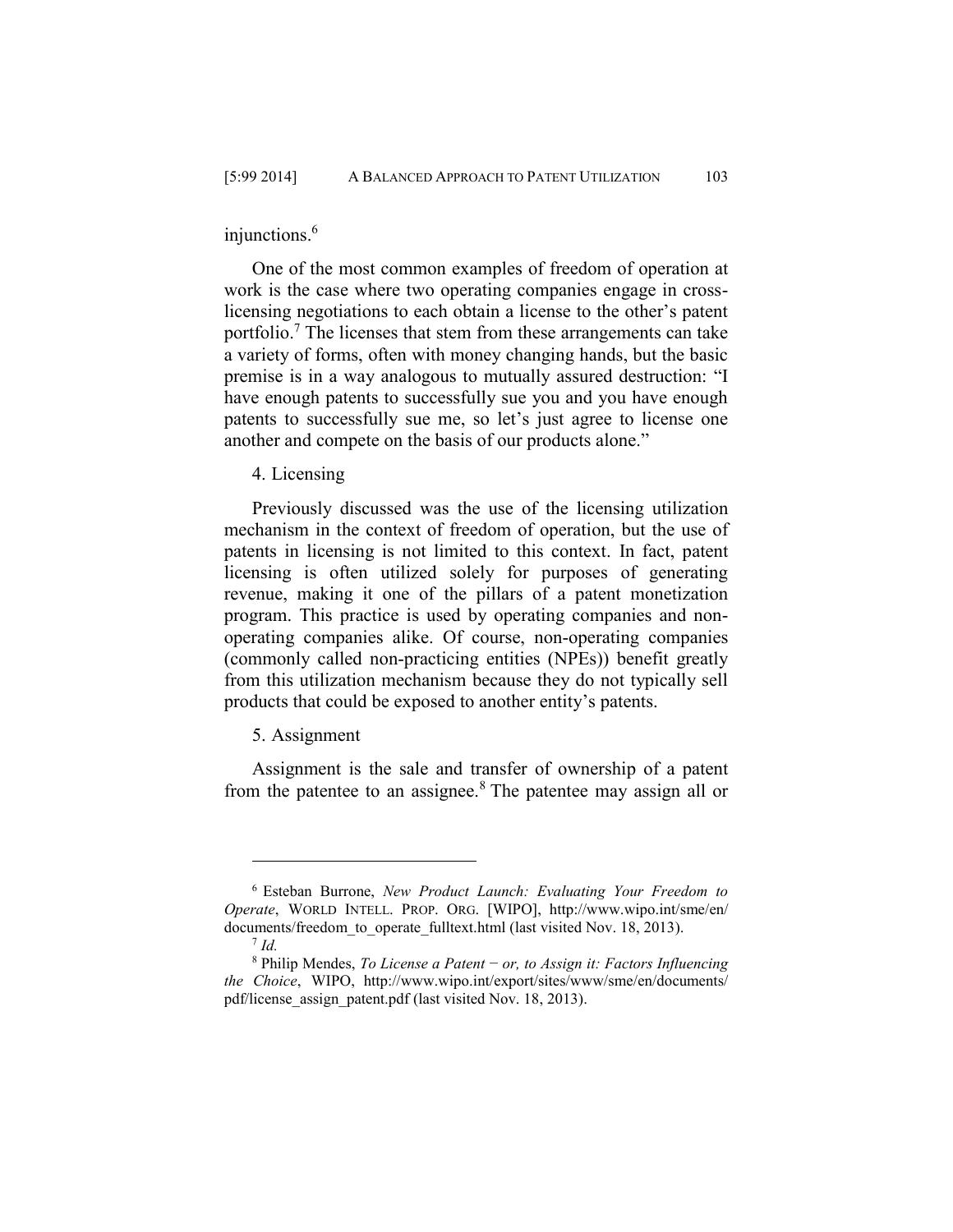part of the rights associated with a patent.<sup>9</sup> Assignments must be in writing<sup>10</sup> and are irrevocable.<sup>11</sup> While one party can assign a patent directly to another party for a variety of reasons, patents are most typically transferred to generate revenue for the transferring party. Therefore, the patent assignment utilization mechanism, like patent licensing, is an important component of a patent monetization program.

6. Patent Acquisition

Patent acquisition is the acquisition of one or more patents for threat removal or use with other utilization mechanisms. Threat removal, which involves purchasing patents to avoid exposure, is used in a manner similar to cross-licensing to support freedom of operation.

7. Portfolio Reconfiguration

Portfolio reconfiguration is the sale or acquisition of a patent to tune a patent portfolio to support operational goals. This utilization mechanism recognizes the inherent self-configuring nature of a patent portfolio. More specifically, patents that represent surplus coverage can be sold to generate revenue that is then used to purchase patents to satisfy areas of deficient coverage. Of course, trading patent assets is also possible.

8. Revenue-Focused Litigation

This utilization mechanism involves the use of litigation to

<sup>9</sup> Waterman v. Mackenzie, 138 U.S. 252, 255 (1891) ("The patentee or his assigns may, by instrument in writing, assign, grant, and convey, either (1) the whole patent, comprising the exclusive right to make, use, and vend the invention throughout the United States; or (2) an undivided part or share of that exclusive right; or (3) the exclusive right under the patent within and throughout a specified part of the United States.").

<sup>10</sup> Waymark Corp. v. Porta Sys. Corp., 334 F.3d 1358, 1364 (Fed. Cir. 2003) ("Only assignments need be in writing under 35 U.S.C. § 261. Licenses may be oral.").

<sup>11</sup> Mendes, *supra* note 8.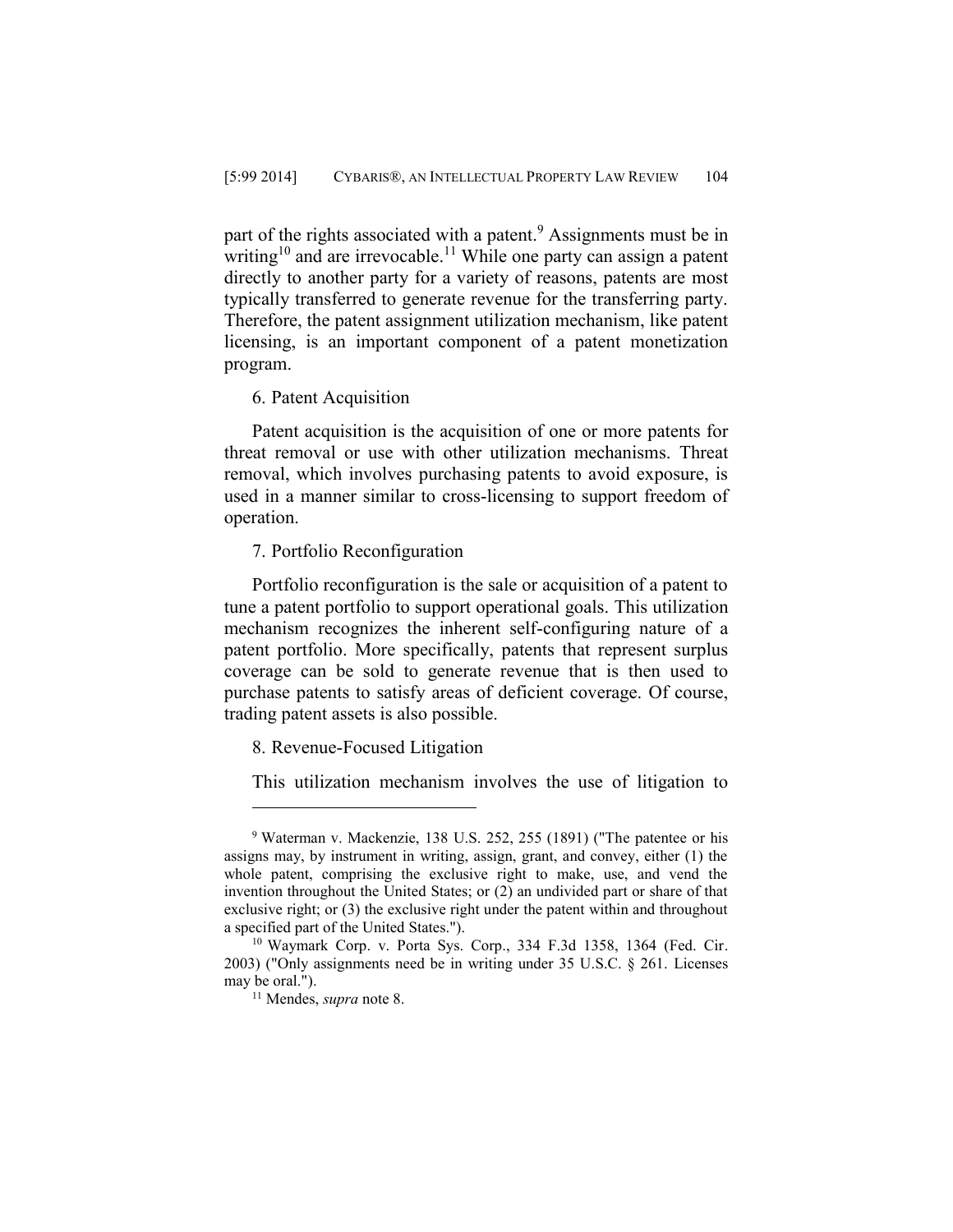support patent licensing. Licensing payments and royalty obligations are not typically budgeted expenses so many companies are loath to enter into licensing arrangements absent palatable concern over litigation risk. Therefore, patent holders who wish to effectively monetize their patents via licensing must occasionally resort to litigation to create an environment that engenders at least a nominal level of anxiety with prospective licensees<sup>12</sup>

## *B. Examples of How Entities Employ Utilization Mechanisms*

Patent holding entities will use various subsets of utilization mechanisms to further their particular operational goals. This section of the article sets forth a few of the most common utilization modalities.

### 1. Operating Companies

As used in this article, an operating company is a company that makes and sells products to generate revenue. Operating companies, large ones in particular, engage in patenting activity as an adjunct to product research and development.<sup>13</sup> Therefore, the chief operational goal of operating companies is product support, so patenting activity tends to be product focused. However, operating companies nevertheless still have a large number of other operational goals in which patent utilization can come into play. Examples include: revenue generation, merger and acquisition support, and expense recovery.

In this sense, many operating companies make use of all of the different utilization mechanisms. For example, operating companies may bolster their product marketing efforts by touting associated patents so as to differentiate their products from

<sup>12</sup> *See* Chien, *supra* note 2, at 324–26 (explaining that offensive assertion of a company's patent rights is a necessary step in a broad patent monetization strategy).

<sup>13</sup> *Id.* at 315.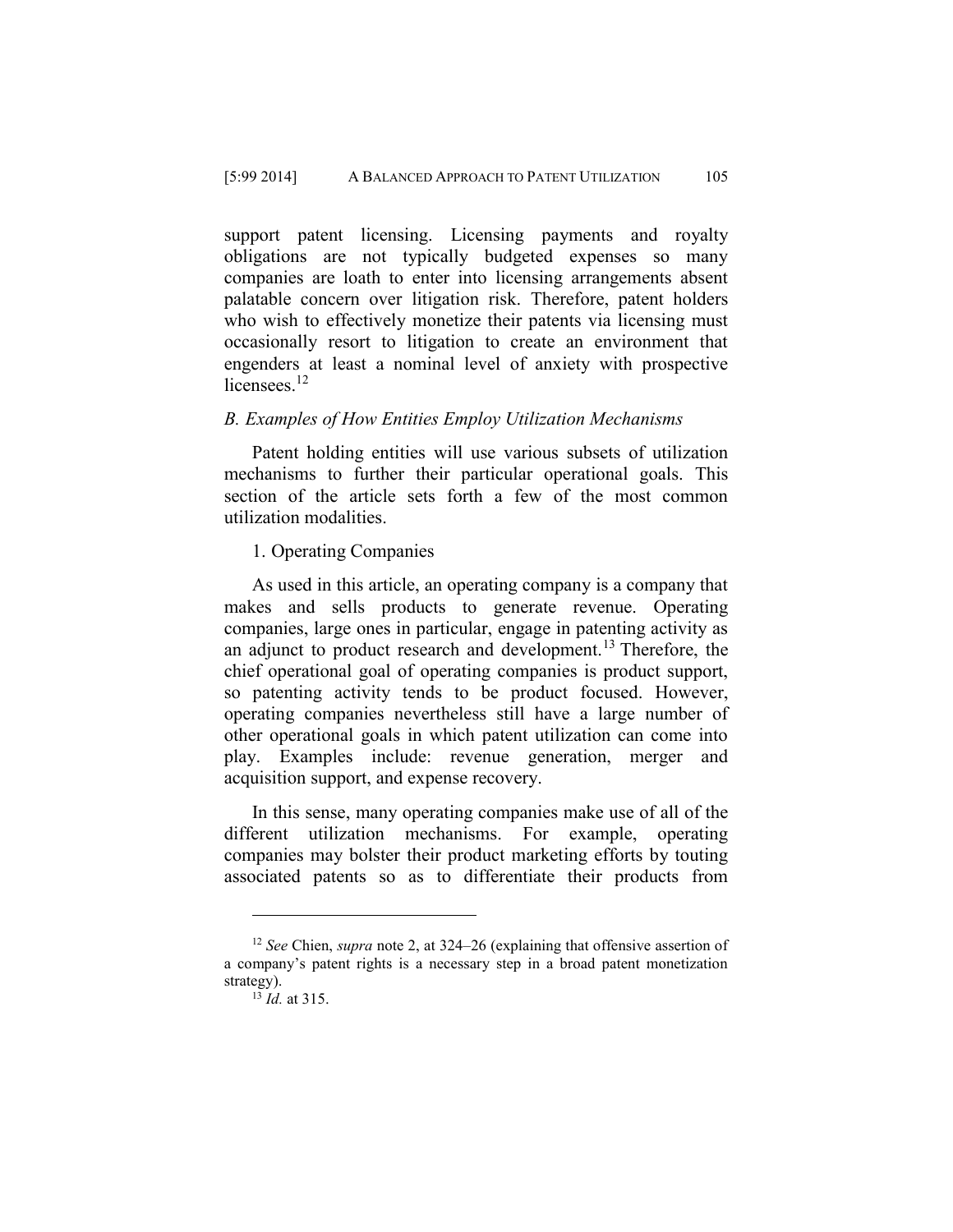competitive products. An operating company may also initiate litigation to enjoin a competitor's product activities, pursue freedom of action via cross-licensing, and/or generate revenue through patent monetization.

#### 2. Aggregation Entities

Aggregation entities, often referred to as "patent aggregators," exist to support the operational goals of their members.<sup>14</sup> Since their members are typically operating companies, aggregation entities focus primarily on product support. It is no surprise, then, that aggregators make extensive use of freedom of operation. Aggregators, however, also make use of other utilization mechanisms. In fact, in a typical scenario, an aggregator will make use of many of the various patent utilization mechanisms. For example, an aggregator will acquire one or more patent assets so as to remove the threat posed by those patents to their members. The aggregator may then license the patent(s) to its members, hold the patents or sell them (i.e., for expense recovery). In the case where the aggregator holds a particular patent, the aggregator may ultimately assign the patent to one of its members for that member's use in litigation or licensing. Of course, the aggregator is inherently engaged in portfolio reconfiguration as its primary mission involves purchasing and selling patents based on its members' needs.<sup>15</sup>

3. Licensing and Enforcement Entities

A licensing and enforcement entity is an entity that typically does not produce or sell any products, but owns one or more patents which it attempts to license to others.<sup>16</sup> These entities are

<sup>14</sup> Anne Kelley, *Practicing in the Patent Marketplace*, 78 U. CHI. L. REV. 115, 119–120 (2011).

<sup>15</sup> *Id.*

<sup>16</sup> Raymond Millien & Ron Laurie, *A Survey of Established & Emerging IP Business Models*, 9 SEDONA CONF. J. 77, 78 (2008).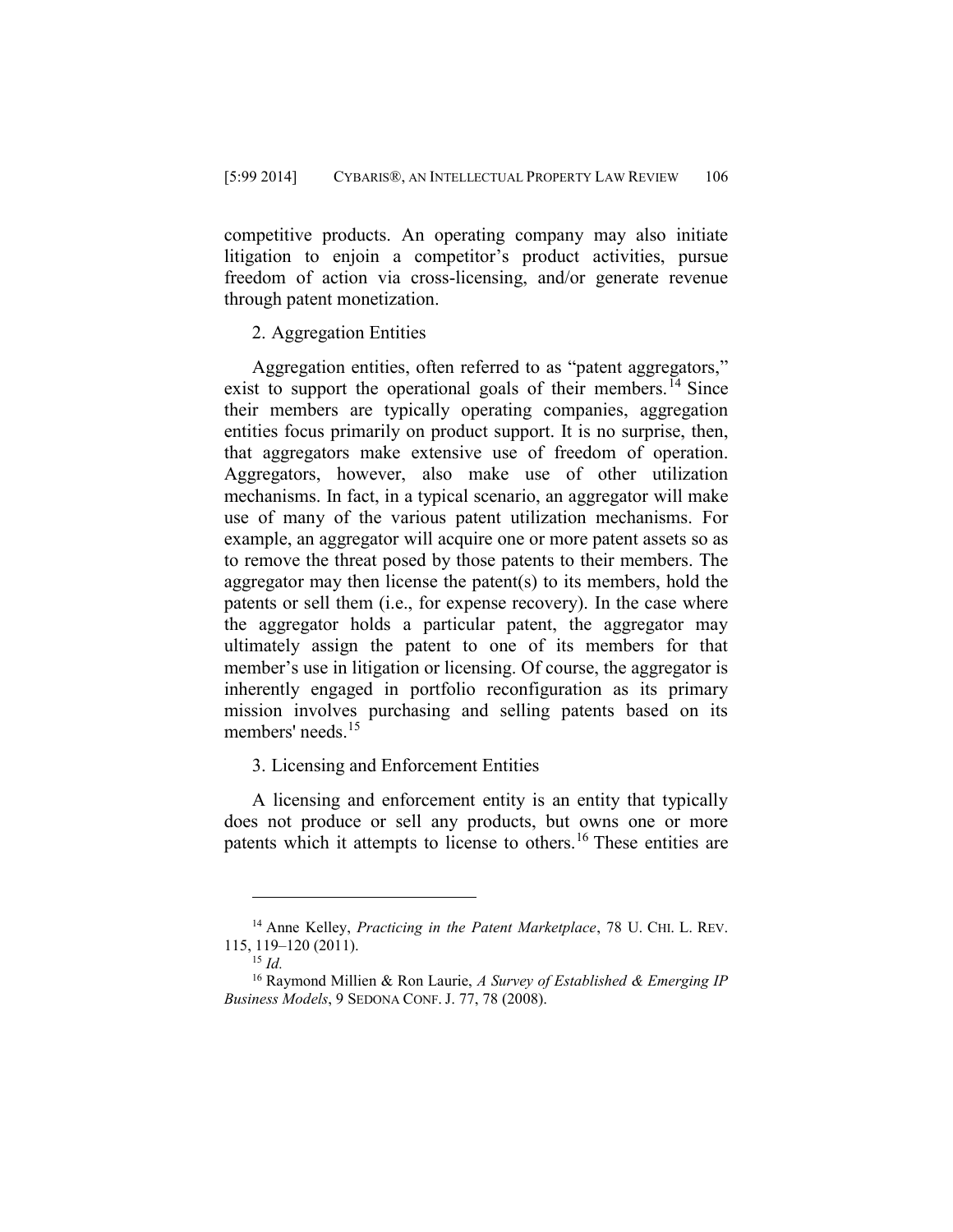often referred to as NPEs, or pejoratively as "patent trolls."<sup>17</sup> A licensing and enforcement entity either purchases the patents that it is asserting, or in some instances, the inventor of the asserted patent portfolio forms the licensing and enforcement entity.<sup>18</sup> When negotiations fail with a potential licensee, the licensing and enforcement entity may ultimately file a patent infringement suit against the recipient. $19$ 

The clear and typically sole operational goal of the licensing and enforcement entity is revenue generation. Revenue is generated from license fees, litigation awards, and settlements.<sup>20</sup> The licensing and enforcement entity employs the following utilization mechanisms: (1) Licensing, when it negotiates a license with a licensee; (2) Revenue-focused Litigation, when it files an infringement suit after licensing negotiations have failed; (3) Patent Acquisition, when it purchases or acquires the patents that form the basis of the portfolio it is asserting; and (4) Portfolio Reconfiguration, when it assigns patents it no longer needs in its portfolio.

#### 4. Agent or Consultant Entities

Agent or consultant entities operate based upon the needs of their client. These entities include auction houses, licensing agents, and patent brokers. The goal of this type of entity is to generate revenue by providing services to its clients, which can implicate any of the utilization mechanisms. For example, an operating company may have a set of patents that it no longer needs for product support, so the company may contact a patent broker to assist in selling those patents, which calls for the patent broker to use the assignment mechanism when it assists in the sale of the operating company's patents. Another example is the case in which

- <sup>17</sup> *Id.*
- <sup>18</sup> *Id.*

- <sup>19</sup> *Id.*
- <sup>20</sup> *Id.*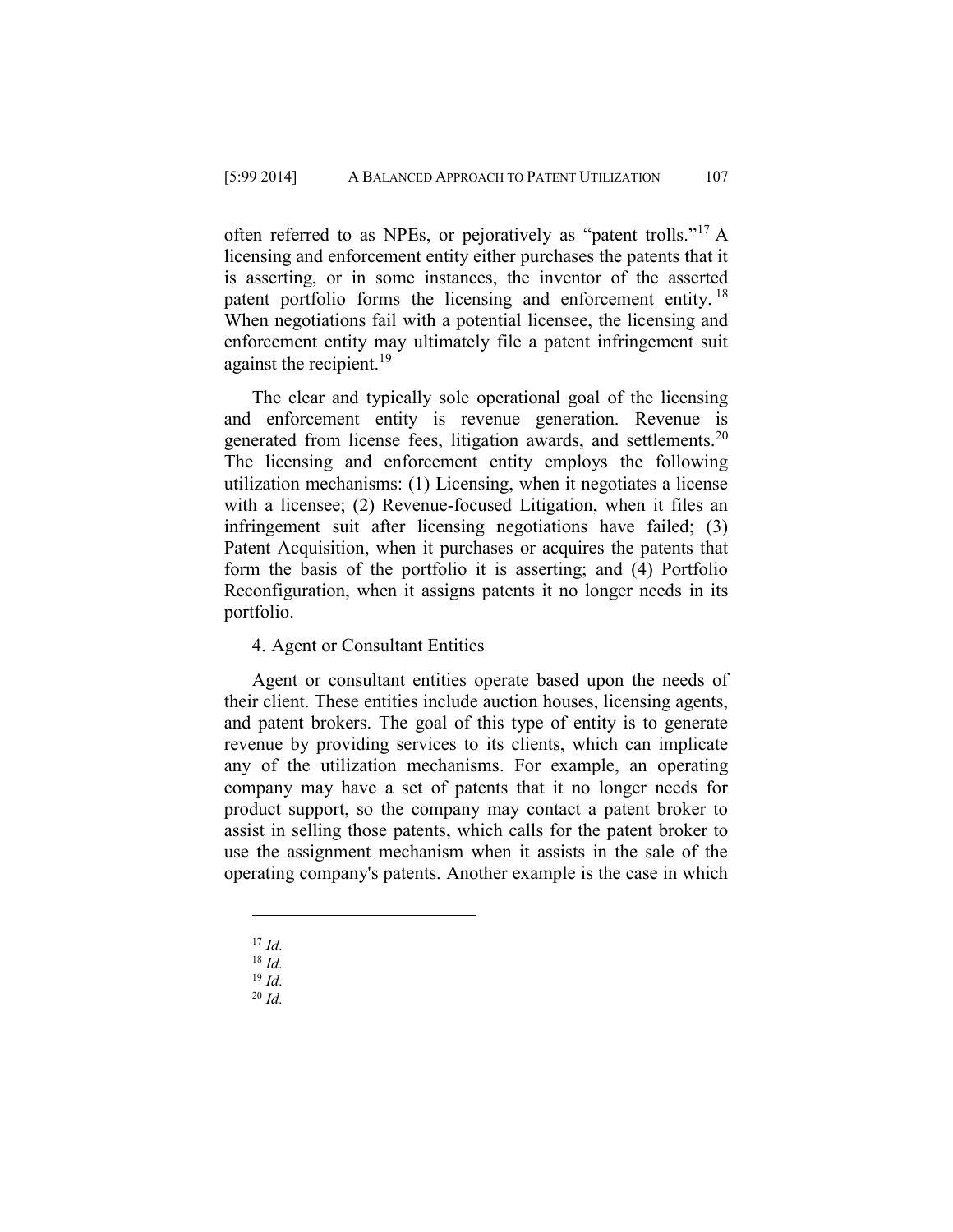an operating company holds patents that it would like to license for the purposes of revenue generation. If the company does not have its own internal patent licensing capability, an agent entity may be engaged to license the company's patents.

#### III. PATENT MONETIZATION

Patent monetization is the process of using a patent to generate revenue beyond simply selling a product that embodies the patented technology. In some cases, underlying products lack commercial success, so patent holders turn to their patents to generate revenue. In other cases, a patent holder seeks to generate additional revenue beyond that which is generated by the products themselves. Whatever the reason, patent monetization is a difficult and complicated endeavor and one that should not be undertaken without considerable thought and planning.

## *A. Go-To-Market Planning*

Anyone knowledgeable in product marketing will tell you that a go-to-market plan is crucial to success. A successful patent monetization program is no different. Therefore, constructing a strategy for delivering the value proposition to a customer (i.e., a patent purchaser or licensee) is exceedingly important. Textbook go-to-market thinking involves understanding the customer, the product itself, product pricing, product promotion, and customer segmentation. An effective patent monetization program involves variants of these same considerations.

### 1. Understanding the Customer

Understanding the customer's needs in the context of the patent holder's needs should be first and foremost on the mind of the monetization program designer. As important as this requirement may be in the product context, it may actually be more important in the world of patent monetization. The intangible nature of a patent along with the flexibility with which rights can flow from one party to another make patents a highly tunable product. It follows, then, that the customer's needs drive how the product is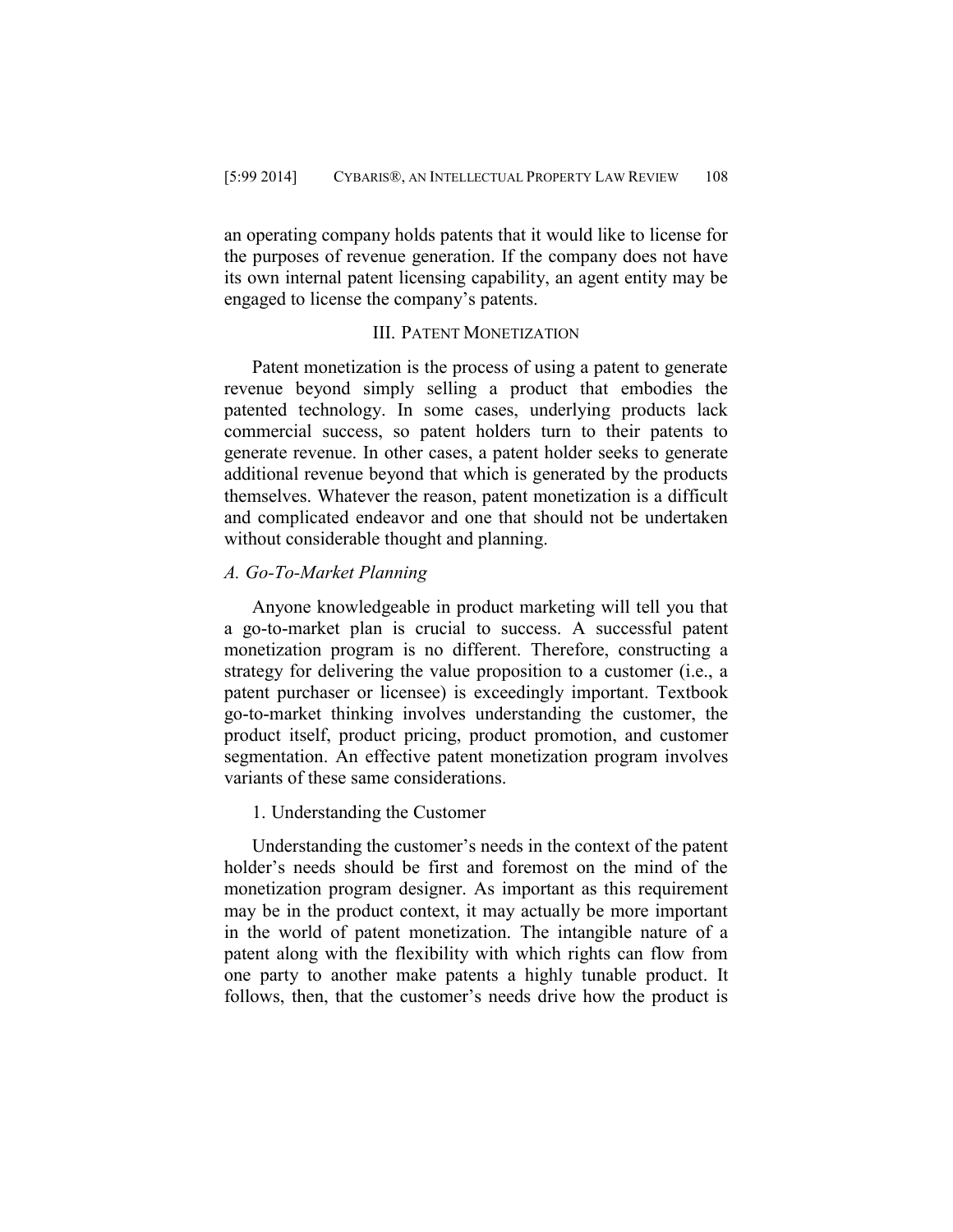tuned. Part and parcel to this inquiry is the patent holder's needs. While the whole point of patent monetization is revenue generation, the patent holder may be tactically focused on near term revenue generation or the patent holder may be strategically oriented and as a result be more interested in driving a long term revenue stream. Just like the customer's needs, the patent holder's needs affect how the product can be tuned.

The two primary ways in which patents are monetized are patent licensing and patent sales/assignment.<sup>21</sup> While circumstances vary, a large customer entity with a large existing portfolio may be more interested in patent licensing to further freedom of operation needs than in acquiring patents to bolster their patent holdings. A smaller customer with no patents may be interested in patent acquisition to establish a portfolio.

In this connection, a patent holder looking for tactical revenue will likely be focused on patent sales because these types of transactions are typically easier to conduct and conclude. A strategically oriented patent holder on the other hand, may be more focused on patent licensing, which, while more difficult, tends to be more lucrative.

## 2. Understanding the Patent Product

 $\overline{a}$ 

In the patent monetization context, the product is the patent or patent set in combination with the various agreement constructs through which patent rights flow from one party to another. We previously mentioned that the two primary patent monetization activities are patent licensing and patent sales. It should be understood, however, that a patent is a bundle of rights and that patent licensing and patent sales are really just known places on the continuum of rights that can flow from one party to another. Again, this inherent flexibility makes the patent product highly

<sup>21</sup> *See* Andrzejewski, *supra* note 3, at 837 (discussing that while "[l]icensing has been the classic way of monetizing intellectual property rights," outright patent sales have certain advantages).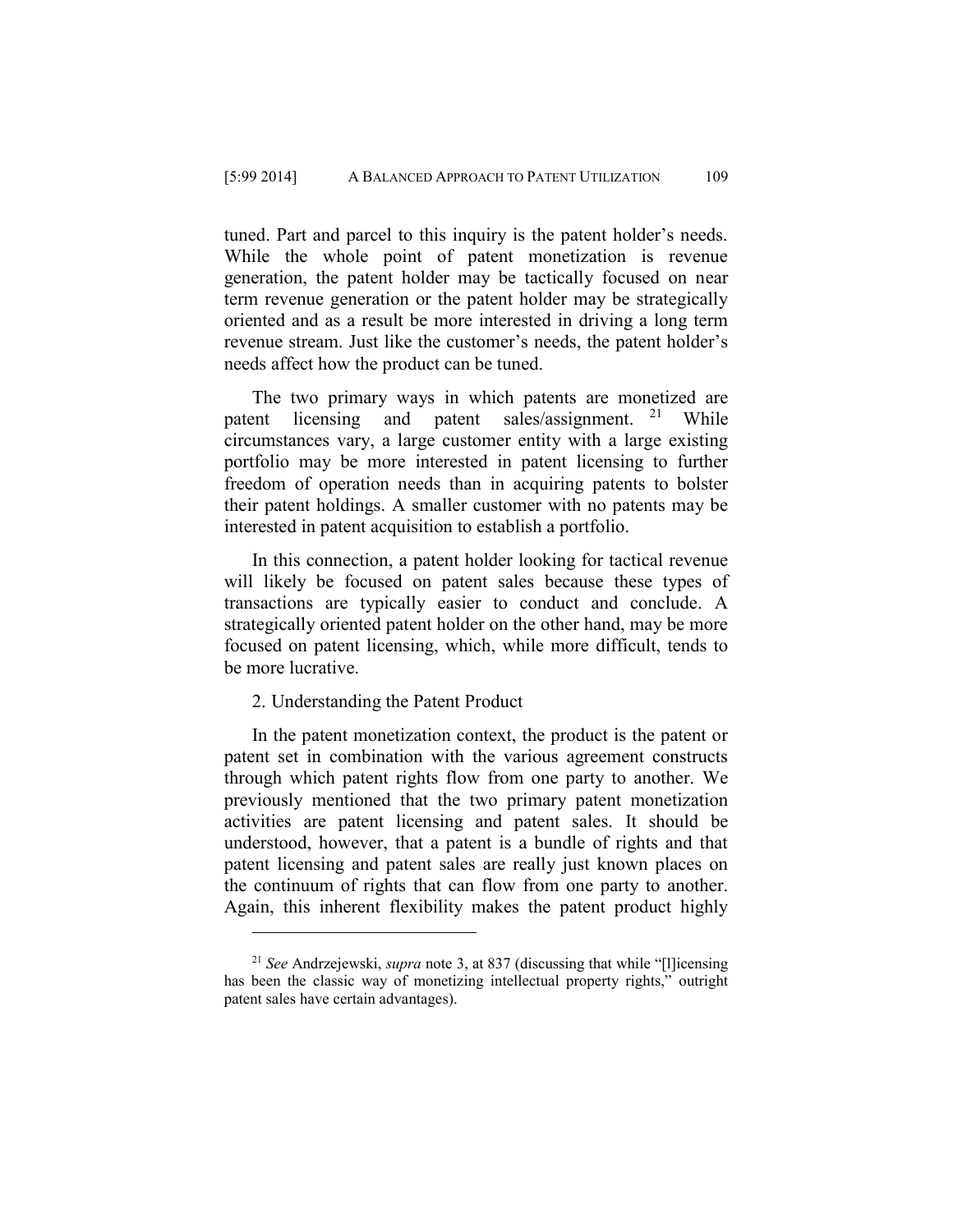#### tunable.

We rely on the concept of patent differentiation to understand the patent part of the patent product. Patent differentiation is best explored in the context of portfolio development where it can be the subject of separate articles and discussion. Accordingly, we only briefly touch on the subject here to give the reader a flavor of its value in the patent monetization context. In its simplest form, the notion of patent differentiation involves an understanding about as much of each patent as possible. Then, as understanding grows, the patents begin to differentiate themselves in several different ways (or dimensions). In this article, we will briefly explore three of the more important dimensions of patent differentiation.

We refer to the first of these dimensions as the market dimension. The market dimension, which involves the understanding of how a patent set applies to a particular product marketplace, is important to an effective monetization program. The product marketplace to which we refer in this case is the customer's product marketplace. For instance, if the customer is in the medical device field, patents that relate to GPS technology will not likely be of interest to the customer; whereas, patents that relate to pacemaker technology may well be of interest. These two sets of patents then have differentiated themselves in the market dimension. We make passing note of the observation that too much patent holder product focus hinders patent monetization because such a focus yields patents that relate to the patent holder's product marketplace and not necessarily to the customer's product marketplace, relegating monetization to only those areas where the two product marketplaces overlap.

The next patent differentiation dimension discussed is the knowledge dimension. The knowledge dimension involves understanding how much is known about one patent relative to another, "knowing what you know and knowing what you don't know" so to speak. For example, consider a hypothetical patent holder who owns three patents, Patent A, Patent B, and Patent C.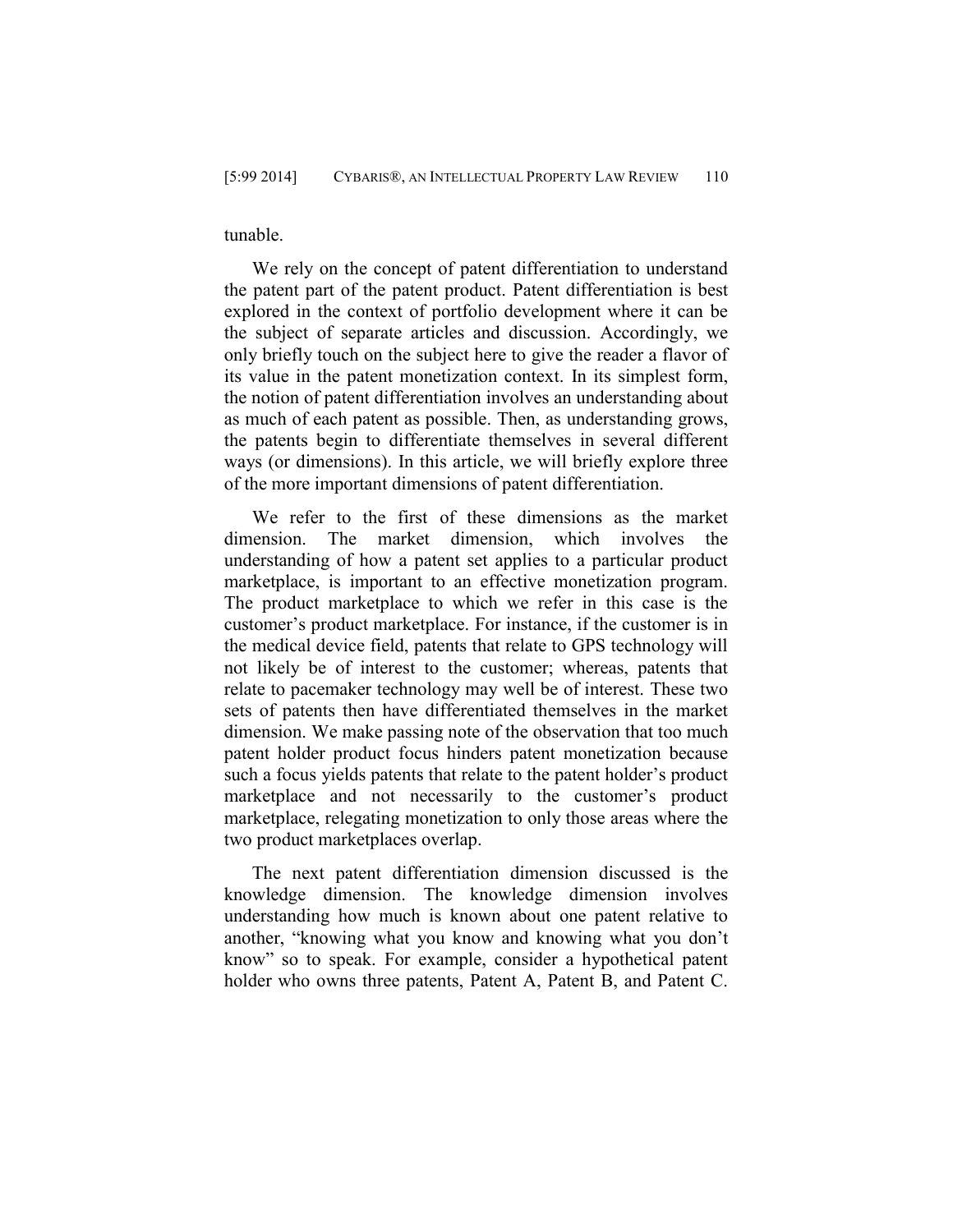Suppose Patent A and Patent B have been the subject of considerable licensing and litigation activity, with Patent A having played a role in significant revenue generation and Patent B having been found mostly invalid after being unsuccessfully asserted in litigation. The patent holder has acquired in-depth knowledge of Patent A and Patent B. Continuing the example, the patent holder has spent very little time studying Patent C or using it in licensing or litigation. These three patents have now been differentiated in the knowledge dimension. Like the market dimension, the knowledge dimension is very important from a monetization perspective because the patent holder understands which of their patents can be accurately valued and which cannot.

The third patent differentiation dimension is the value dimension. This third dimension simply recognizes that once a set of patents is well understood, the patents differentiate themselves based upon value. Using the three patent example above, the patent holder knows that Patent A is much more valuable than Patent B, and that the value of Patent C is currently unknown or speculative at best.

In sum, patent differentiation concepts are very important to the monetization program designer because they provide the knowledge necessary to understand the patent part of the patent as a product.

The second part of the patent product is the various agreement constructs that effectuate the transfer of patent rights from one party to another. As mentioned, these constructs permit the patent product to be highly tunable. Like patent differentiation, the agreement construct subject is one that deserves separate and extensive treatment; however, we do briefly touch on some key aspects below.

If the agreed upon transaction is an assignment of a patent or a set of patents from one party to another, the assignment agreement put in place to realize such a transaction can take on a variety of forms. Two of the more interesting and consequently debated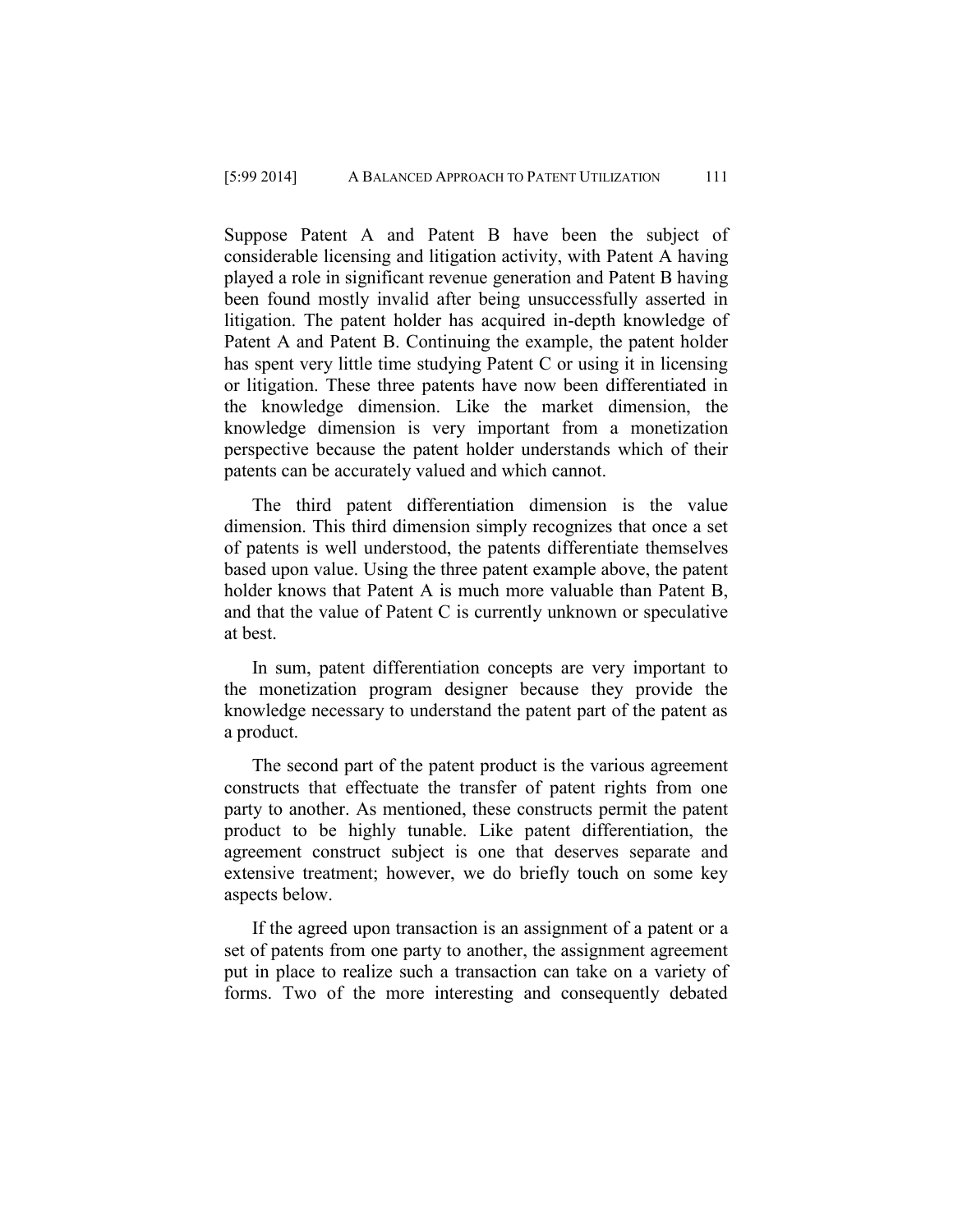aspects of a patent assignment involve possible reservation of rights by the patent holder and future entitlement to existing licensing payments and/or ongoing royalties. An operating company that sells patents will want to reserve rights in the patents it sells to support past and future product sales. These reserved rights amount to a license back to the patents sold. Reserved rights are seen as encumbrances by the purchaser and translate directly into value diminution.

The question over which party receives ongoing licensing and running royalty payments is also often hotly debated. The assigning entity will of course want to retain the right to such payments, while the purchasing party will want to receive the benefit of future payments. As with reserved rights, the way in which the patent assignment agreement administers these payment rights ultimately affects the value of the patent product.

Like patent assignment agreements, patent license agreements can take on a variety of forms. In fact, we believe most would agree that license agreements have an even higher level of variability than assignment agreements, making them even more tunable. Some of the more interesting concepts and structures are explored below.

Two of the most fundamental considerations in a patent license are scope and term. Scope defines the patents that are the subject of the license while term defines the period of time the license remains in force. License scope can vary from a specific patent or set of patents (an enumerated license) to a defined cross section of patents and products (a field license) to simply all the patents owned by the patent holder. Scope can also include patents issuing on known patent applications, patents that issue in the future (a capture period), and acquired patents.

Patent term is equally variable, ranging from something as simple as a specified term of years to something as complicated as life of patents now held and obtained by the patent holder for a specified time.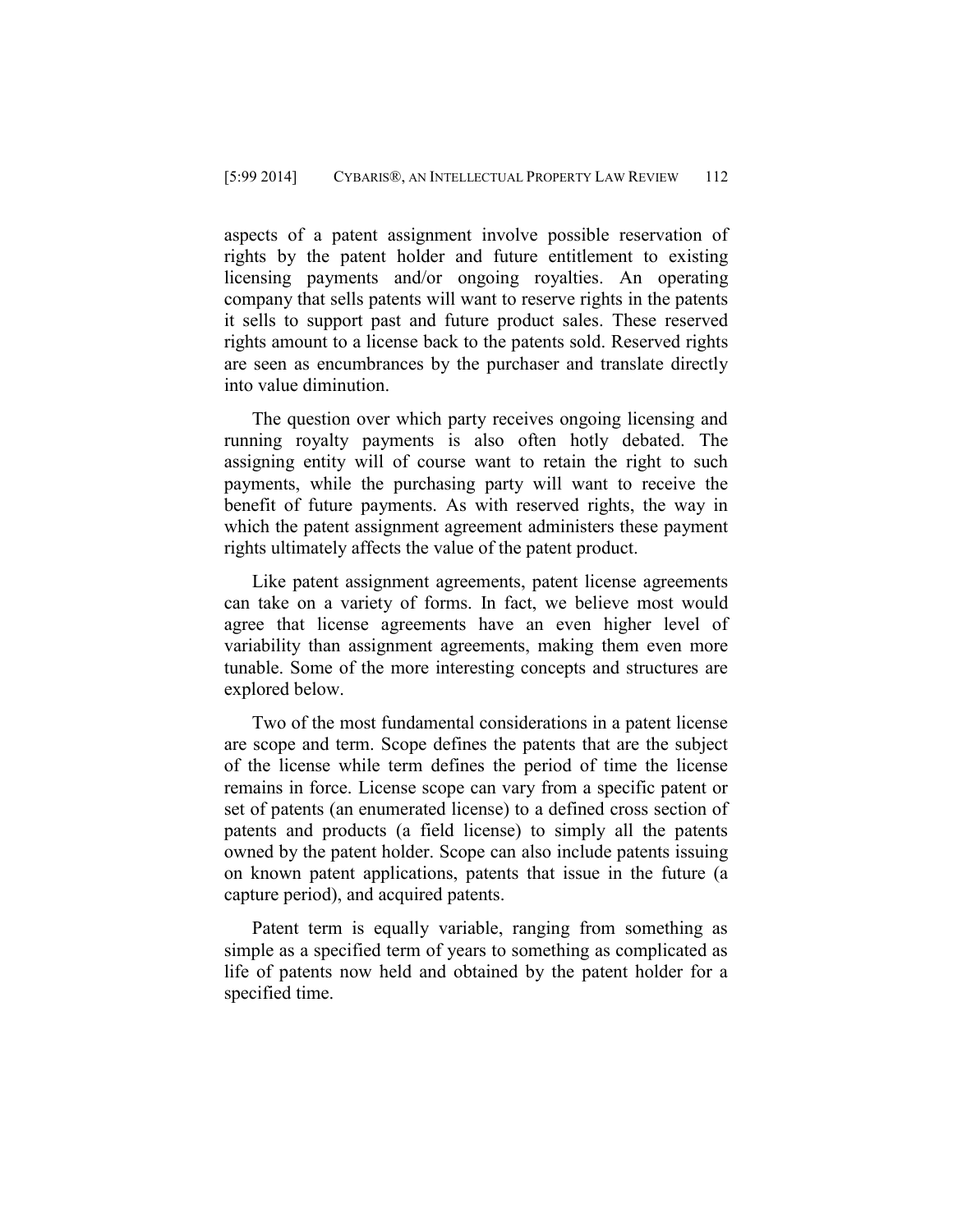Beyond scope and term, there are several interesting higherlevel constructs that can be used to tune the patent product to satisfy particular patent holder and customer needs. One such construct is a springing license. As its name suggests, a springing licensing is one in which rights "spring to life" on the occurrence of a particular event.<sup>22</sup> Example events include the sale of a patent, the initiation of a lawsuit, the license of a patent to a third party, etc. The value of such a construct in the patent product context is that the cost to the customer can be less because no patent rights actually flow, absent occurrence of the triggering event. The downside to this construct, however, is the encumbrance that attaches to affected patents. Patent encumbrances come into play when determining the value of patents being sold. The point here is that the value received for a springing license is typically less than that of a more typical license, but the diminution of sale value that is attributable to the encumbrance is the same.

Another interesting patent license construct is the exploding license. An exploding licensing is basically the inverse construct of the springing license. Instead of rights springing into place, rights explode based upon the occurrence of some event.  $23$  While possible triggering events can vary, the most common triggering event is the sale of the patent, such that a customer has rights to a particular patent or set of patents until and unless the patent holder sells the patent. The swing between positive and negative effects of this construct in comparison to a springing license are fairly attenuated. Suitability of the construct requires a very specific set

<sup>22</sup> *See* CORP. COUNSEL'S GUIDE TO INTEL. PROP. § 14:15 (2013) (describing the license held by a third party in *In Re Storm Technology, Inc.* as a springing license because it did not take effect unless a specific future event occurred); BLACK'S LAW DICTIONARY 751 (3d pocket ed. 2006) (defining springing use as "a use that arises on the occurrence of a future event").

<sup>23</sup> *See* Michael N. Widener, *Safeguarding "The Precious": Counsel on Law Journal Publication Agreements in Digital Times*, 28 J. MARSHALL J. COMPUTER & INFO. L. 217, 231 (2010) (describing an exploding license as one that allows an author to terminate a license upon the occurrence of a particular event).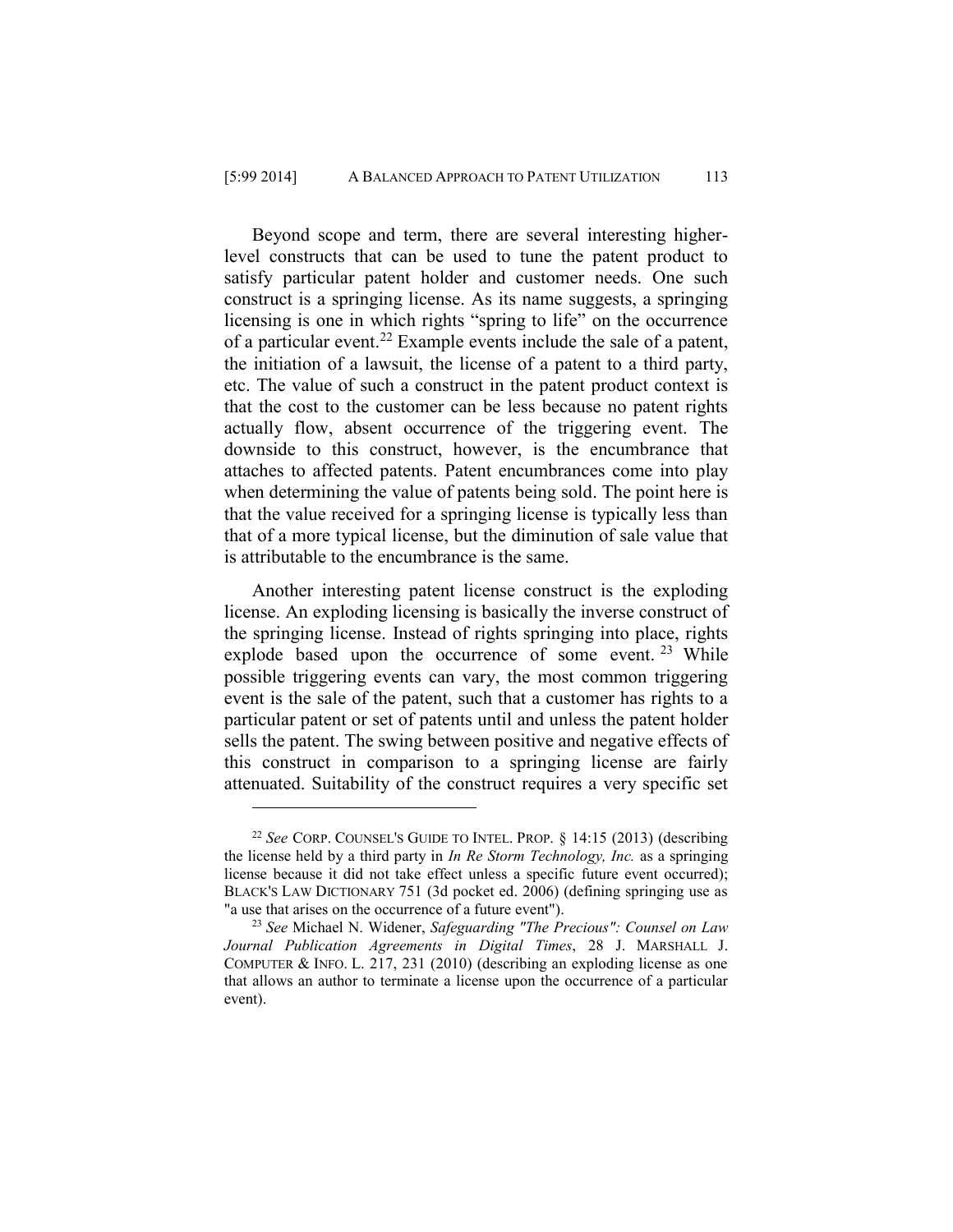of facts, which tends to reduce its value to the customer, but at least in the case of a sale as a triggering event, there is no diminution of value.

Two other interesting constructs are the library card construct and the draft pick construct. The library card construct involves the notion of the right of the customer to "check out" a patent for a particular use (usually licensing or litigation) and then check it back in afterwards. This structure can be a particularly useful tool for patent aggregators as they look to provide intelligent defensive support to their members.

The draft pick construct typically provides the customer with a license to a set of unspecified patents. The customer is then able to pick patents from the set to include in the license for a specified period of time. This particular construct is often successfully paired as a defensive mechanism with an enumerated license, effectively deterring a patent holder from bringing an action against a customer for one or more patents that are not included in the customer's enumerated patent license.

### 3. Pricing the Patent Product

Patent valuation is one of the more difficult aspects of patent monetization.<sup>24</sup> This difficulty stems in large part from the intangible nature of a patent as an asset.<sup>25</sup> Varied agreement constructs, the encumbrance effects of licensing, differing levels of knowledge, and the uncertainty of future value only serve to make the valuation task more difficult.

Those who specialize in patent valuation understand that valuation is a very fact specific inquiry, with each patent typically

<sup>24</sup> *See* Gavin Clarkson, Note, *Avoiding Suboptimal Behavior in Intellectual Asset Transactions: Economic and Organizational Perspectives on the Sale of Knowledge*, 14 HARV. J.L. & TECH. 711, 716–17 (2001); Kelley, *supra* note 14, at 124–25.

<sup>25</sup> *See* Clarkson, *supra* note 24 at 716–17.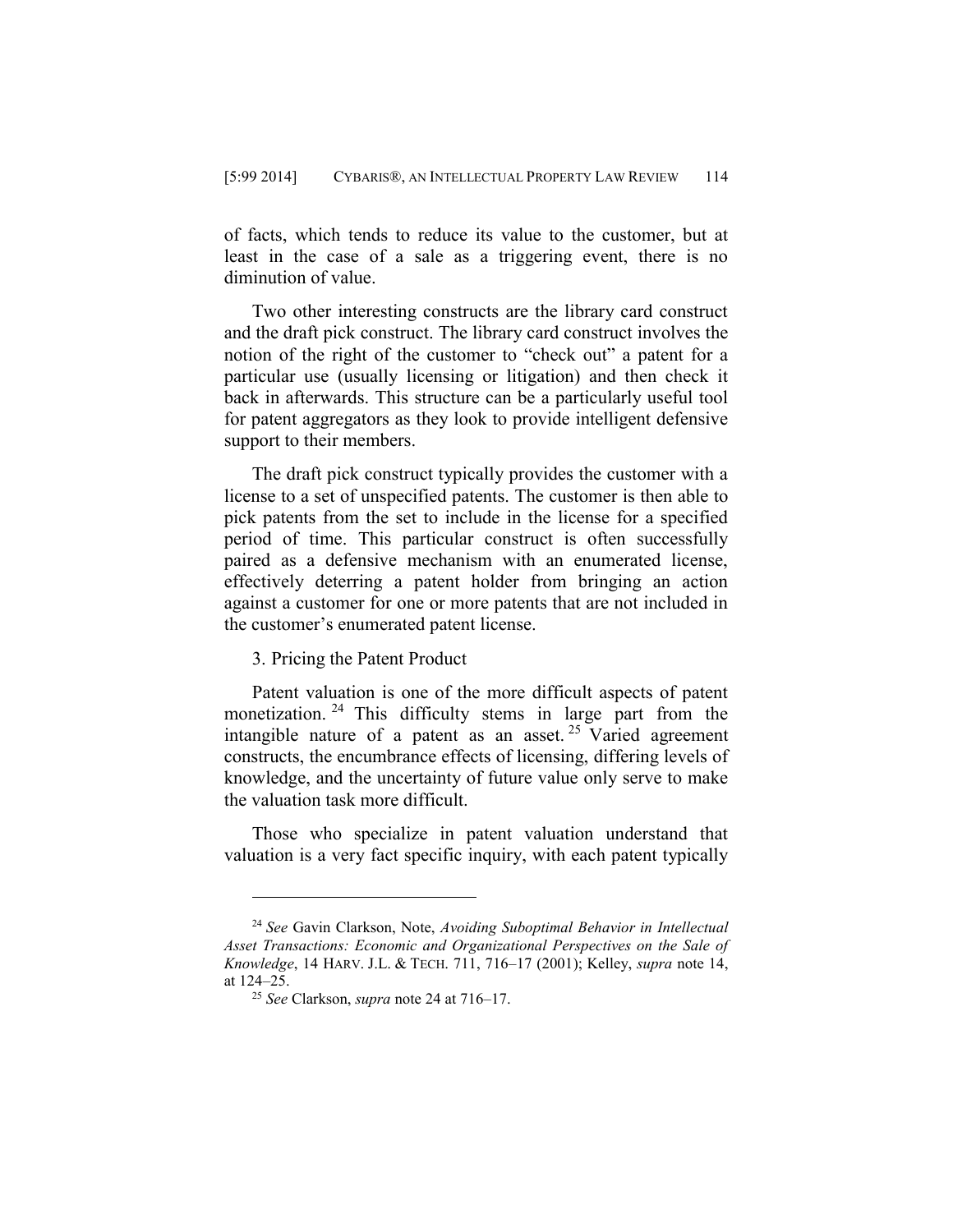requiring the evaluation of a different set of factors. A nonexhaustive list of factors include: past licensing and royalty payments, subjective evaluation of value, effectiveness in litigation or licensing, encumbrance level, exposed unlicensed revenue, applicability of evidence of use, remaining patent term, product association, and defensive value. Irrespective of the particular factors used to arrive at a price, it is crucial from a go-to-market perspective to be able to intelligently articulate the pricing methodology to the customer. The absence of a rational pricing theory promotes discomfort and uncertainty for the customer, which ultimately negatively impacts deal success.

## 4. Promoting the Patent Product

We view patent sale promotion and product sale promotion as being very similar, but patent licensing promotion as being quite different. Taking patent sale promotion first, a patent holder has a variety of approaches through which patent value can be touted and communicated. Some approaches are quite general and nonpatent specific while other approaches are very specific to the involved patent or patents. On the general side, patent holders sometimes rely upon commercially available tools that rate and rank patents and patent portfolios. The patent holder is then able to promote their patents through reference to the value attributed by these independent third party tools. Another, more specific, approach is to associate evidence of use with particular patents to show a customer how the patents could be used in the future. This approach can be used in the context of a competitive bid environment (i.e., an auction) or in the context of a particular customer's needs (e.g., litigation).

As mentioned above, patent licensing promotion is quite different than patent or product sale promotion. Therefore, we see the applicability of the promotion aspect of go-to-market planning as being strained in this context. Instead of conferring an asset upon the customer, like in the case of a patent or product sale, the subject of a patent license is really risk avoidance. Therefore, the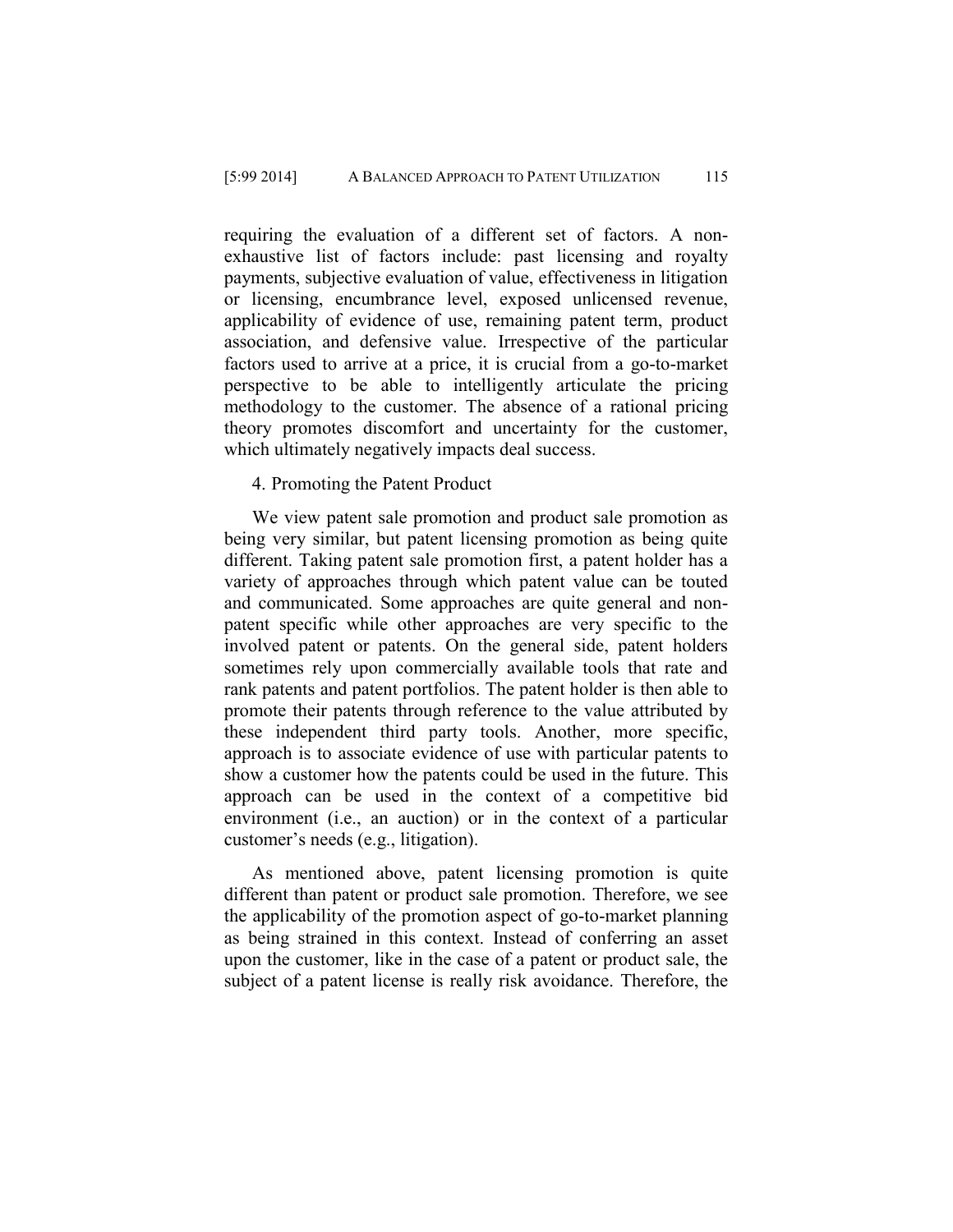tone of a patent licensing negotiation tends to be more negative than that of a patent sale; sometimes considerably so. The promotion of a patent license, therefore, requires the injection of doubt by the patent holder into the customer's value equation. Doubt in this connection usually takes the form of uncertainty about the outcome of potential litigation with the patent holder (or a downstream assignee of the patent), but it can also take on the form of uncertainty over the continued viability of other business dealings, like product purchases.

#### *B. Licensing and Sales – Balancing the Choice*

As discussed, a patent monetization transaction will typically comprise a license, an assignment, or some combination of the two.

There are several factors that go into the choice between patent licensing and patent sales. For the most part, these choices involve the interests of the patent holder, although certain customer considerations can also come into play. As briefly mentioned above, it is often easier to drive tactical revenue via a patent sale than a patent license. This tendency stems from the incoming asset nature of the patent sale. By way of example, a customer with defensive litigation needs will typically be prepared to act quickly to purchase defensive patent assets; whereas, a customer attempting to gauge future risk avoidance value will tend to move much more methodically, even stalling at times. Of course the upside to the patent license approach is retention of the asset with the downside of a patent sale being loss of the asset. Regarding this downside, it is sometimes helpful to think of patents like trees. They both take a long time to grow and mature, and once the patent is sold or the tree cut down, as the case may be, the owner needs to start all over again.

Two other important patent sale factors are inventory and freedom of operation. These factors are interrelated. If an operating company patent holder has a surplus of patents in a particular field, freedom of operation concerns do not come into play, but if such a